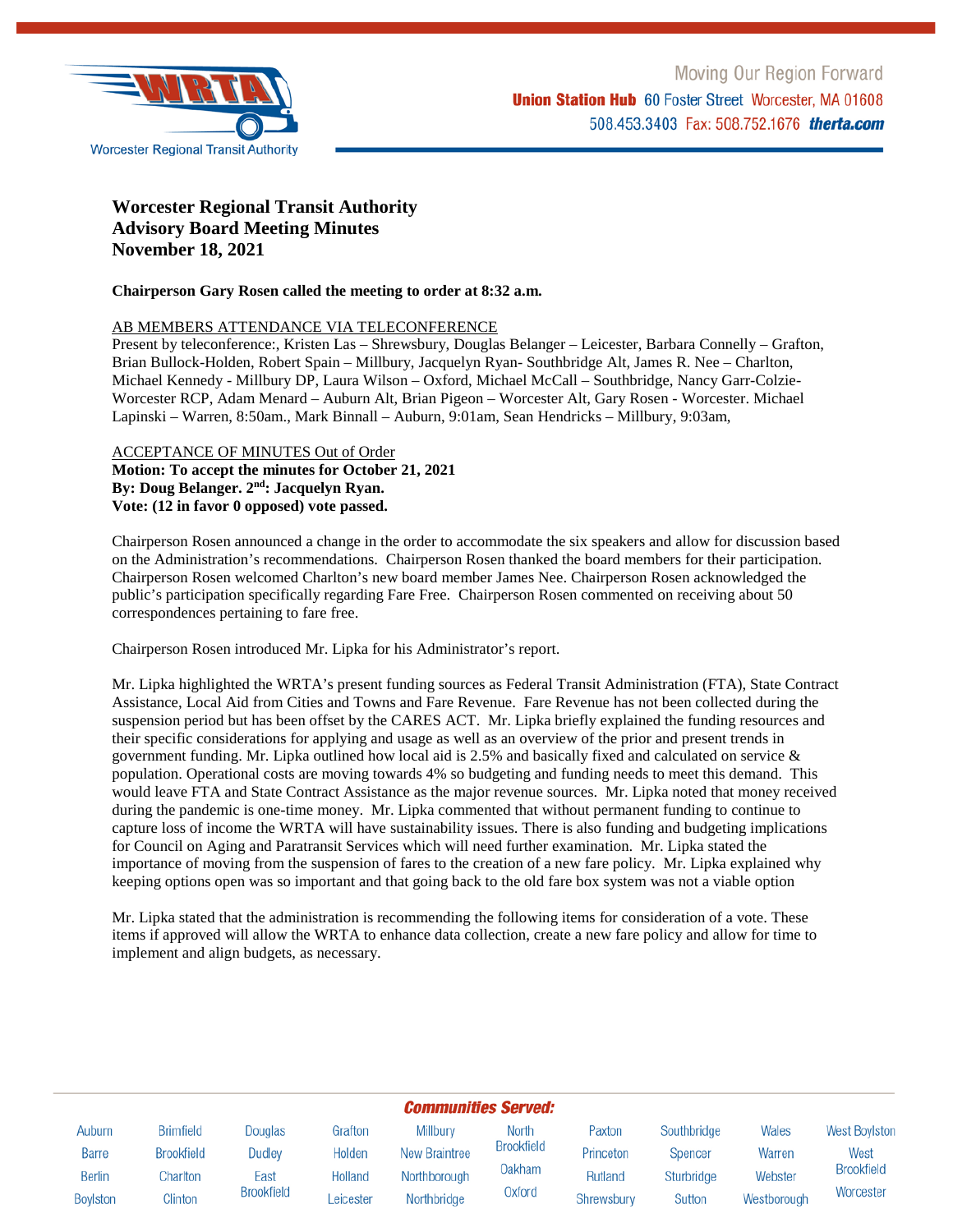

Mr. Lipka gave a listing of the proposed recommendations of consideration for a board vote. They are listed as follows:

- 1. WRTA Advisory Board votes to create a new fare Policy for January 2022 and start the public hearing process for adoption of the new fare policy.
- 2. WRTA Advisory Board votes to move to a new mobile fare payment system using the FTA grant to purchase this system, and that this system will be available by January 1, 2023.
- 3. WRTA Advisory Board votes to extend the administrative suspension of fare collection for one year starting on January 1, 2022 and ending on December 31, 2022.

## BUSINESS FROM THE PUBLIC – out of order

Speakers: Tim Murray, CEO of the Chamber of Commerce, State Representative David LeBoeuf, Garren Kalter, Michael C. Baker, Zero Fare Kristiana Lachiusa, Director of Transit + Outreach, Livable Streets Alliance, Paul Matthews, Executive Director and CEO, Worcester Regional Research Bureau

Tim Murray spoke in favor of the administration's recommendations and on the benefits of free fares for the businesses and communities of the region. David LeBoeuf, supported free fares and spoke about a bill he co-signed in support of these efforts. Garren Kalter, Kristiana Lachiusa and Paul Matthews spoke in favor of the free fares and its continuation as both a local issue and beyond. Written Comments from Paul Matthews were distributed to the board members via email the morning of the meeting.

#### BUSINESS FROM THE BOARD -out of order

Some board members discussed a range of topics regarding replacement funding sources in acknowledgment of the one-time FTA funding. One suggestion was to look at a surcharge on parking which would go to the WRTA while others spoke for a need for clarification of the identified resources. All members who spoke were in support of the items presented by the administration. There were comments about the need for further budgeting inquires for council on aging and paratransit funding. Board officers, Robert Spain, Doug Belanger and Kristen Las spoke in support of the items and the need for having long term sustainable funding resources. Kristen Las and Barbara Connelly both pointed out how towns also face service funding issues with the implementation of fare free.

James Nee commented on the costs of paratransit services which was noted as 5% of the riders at 20% of the cost. He spoke of a need for policy changes at the state and federal levels for these services to be sustainable within a fare free policy. Mr. Lipka responded that paratransit is costlier as well as COVID measures that will remain post pandemic for all services. Mr. Lipka explained why keeping options open allows for better planning with these unknowns. In response to a new fare policy, it was recommended that a committee be formed to research funding options. There was no further discussion. There was a brief discussion about the purpose and value of data collection. Chairperson Rosen suggested stating "data collection" after new and before mobile fare payment system. After comments and further discussion, the three items were put to a motion (as read and presented by the Chairperson). The items were proposed and stated to be collectively voted.

| <b>Communities Served:</b> |                   |                   |                |                      |                   |            |                |             |                      |
|----------------------------|-------------------|-------------------|----------------|----------------------|-------------------|------------|----------------|-------------|----------------------|
| Auburn                     | <b>Brimfield</b>  | Douglas           | Grafton        | Millbury             | <b>North</b>      | Paxton     | Southbridge    | Wales       | <b>West Boylston</b> |
| Barre                      | <b>Brookfield</b> | Dudley            | Holden         | <b>New Braintree</b> | <b>Brookfield</b> | Princeton  | <b>Spencer</b> | Warren      | West                 |
| <b>Berlin</b>              | Charlton          | East              | <b>Holland</b> | Northborough         | Oakham            | Rutland    | Sturbridge     | Webster     | <b>Brookfield</b>    |
| <b>Boylston</b>            | Clinton           | <b>Brookfield</b> | eicester       | Northbridge          | Oxford            | Shrewsbury | Sutton         | Westborough | Worcester            |